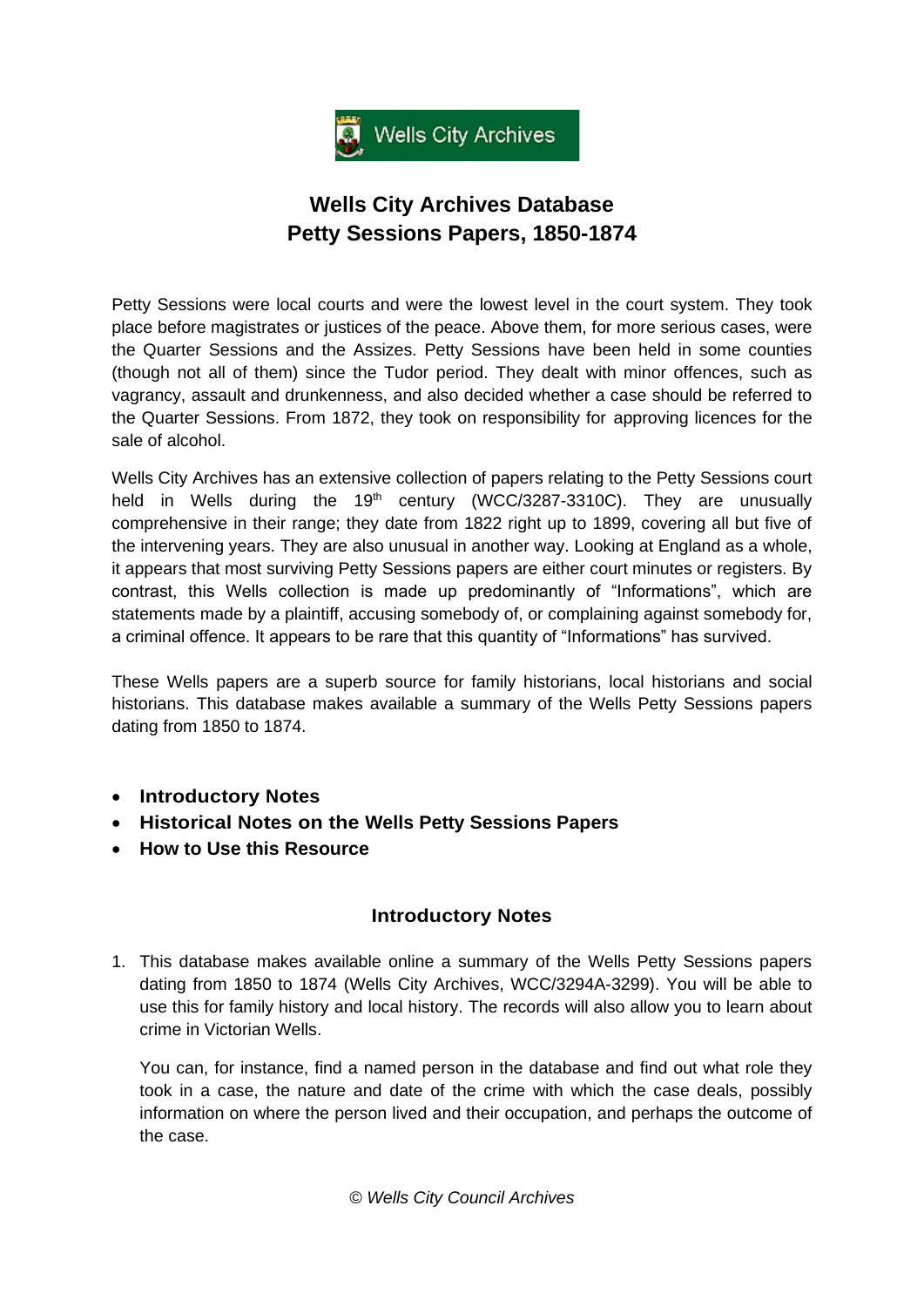- 2. Those of our ancestors mentioned in the records were not necessarily criminals; they may have been victims, wronged parties, witnesses or officers of the law.
- 3. The columns contain the following information:
	- Plaintiff: Surname followed by forename of the person who is bringing the case.
	- Defendant: Surname followed by forename of the person who is being accused.
	- Date Case Initiated: The date on which the first document related to the case or the earliest document available in the archives - was raised. The date of the actual incident which gave rise to the case may have been several days or even months earlier. The cases are shown in date sequence.
	- Crime/accusation: A brief description of the crime or accusation is given, and alongside it, the type of crime is denoted by a capital letter or group of letters. The complete list of offences and accusations, and the letters used for classifying crimes, are given in the document "List of Offences / Charges", also available online. This list has been drawn up with specific reference to these Petty Sessions records. It does not necessarily match any published classification of offences / crimes.
	- Notes: A summary of further information about each case is given here. Where available, details of an individual's employment, place of residence and age are given (the latter being rarely available). Although for each case the focus is upon the plaintiff(s) and defendant(s), in some instances, there is also reference to witnesses, and sometimes the names of the individuals involved in law enforcement are given. Names of streets and of buildings such as pubs where incidents are alleged to have taken place are included when available. The outcome of the case is also given, where known. Unfortunately, for many cases, there is no indication of the outcome.
	- Document Ref. No.: This column gives the within-year case reference number, which should enable researchers to request to see the original documents. The indexes maintained within the City Archives identify the specific box number to which any particular reference relates.
- 4. City Archives volunteers (members of the Box Listing Group) listed the case papers and created the case summaries, which were digitised by a City Archives volunteer, all with support from the City Archivist. This was done as part of Wells City Archives' *Petty Sessions Project*.
- 5. Since this 1850-1874 database was completed, City Archives volunteers and the City Archivist have continued with the project by extending the date range covered by the database. A summary of the entire 19<sup>th</sup>-century Petty Sessions collection held in Wells, covering 1822 to 1899, is now almost complete. It is planned to make this available online for free. This rare collection of papers was previously uncatalogued.
- 6. We created an exhibition entitled "Crime and Punishment in Victorian Wells" which showed some of our findings from our detailed listing of the Petty Sessions papers dating from 1850 to 1874, along with material from the *Wells Journal*. It was displayed in 2016 at Wells Town Hall and in 2017 at Wells & Mendip Museum.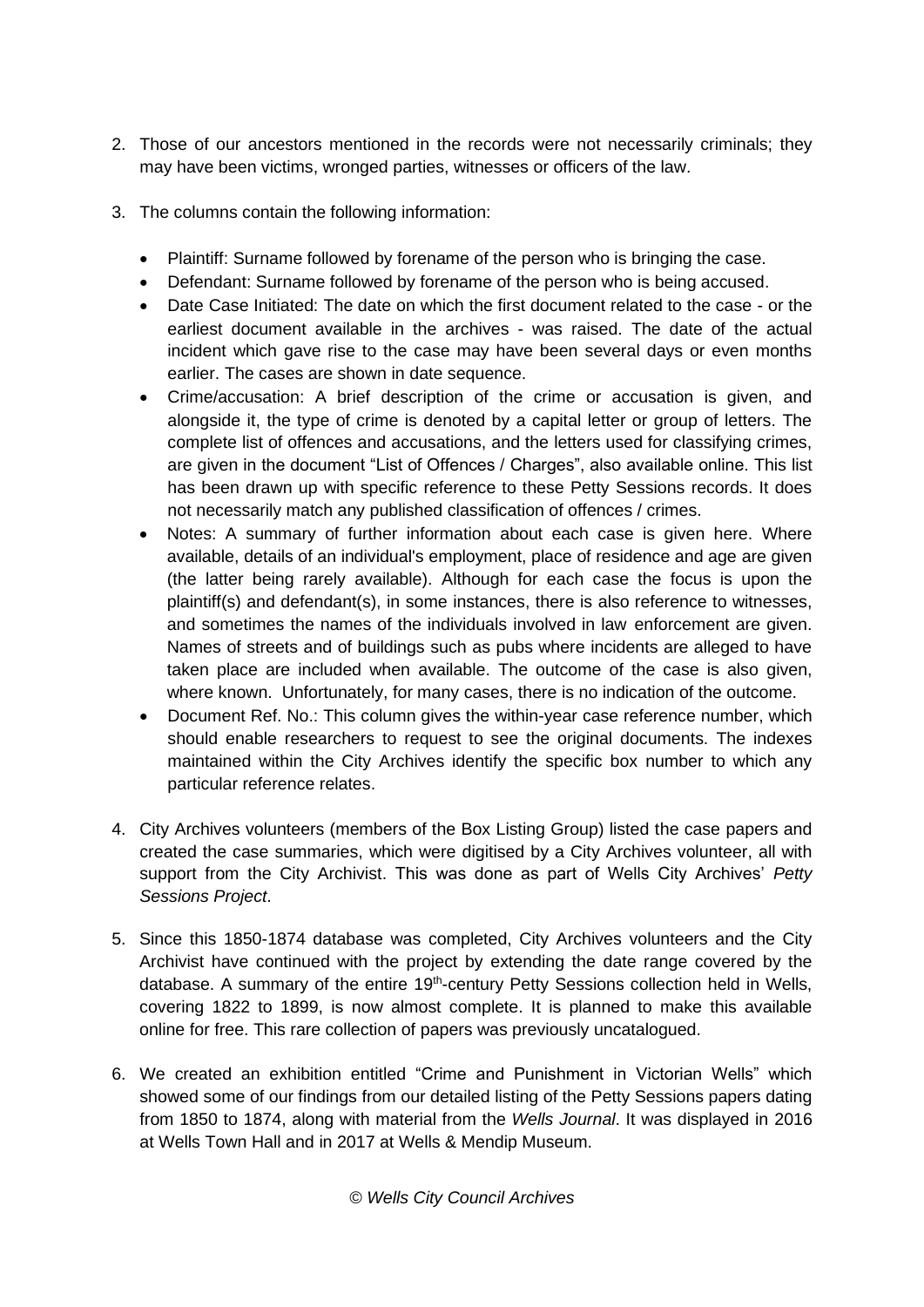## **Historical Notes on the Wells Petty Sessions Papers**

- <span id="page-2-0"></span>1. In Wells, the Petty Sessions, along with the Quarter Sessions and the Summer Assizes, were held in courts at Wells Town Hall. The Town Hall had a gaol for the temporary confinement of prisoners.
- 2. The Wells Petty Sessions papers are of different types, though they are largely "Informations before the Borough Justices". Illustrations are shown below of an "Information" form, an "Information and complaint" form and a "Summons" form.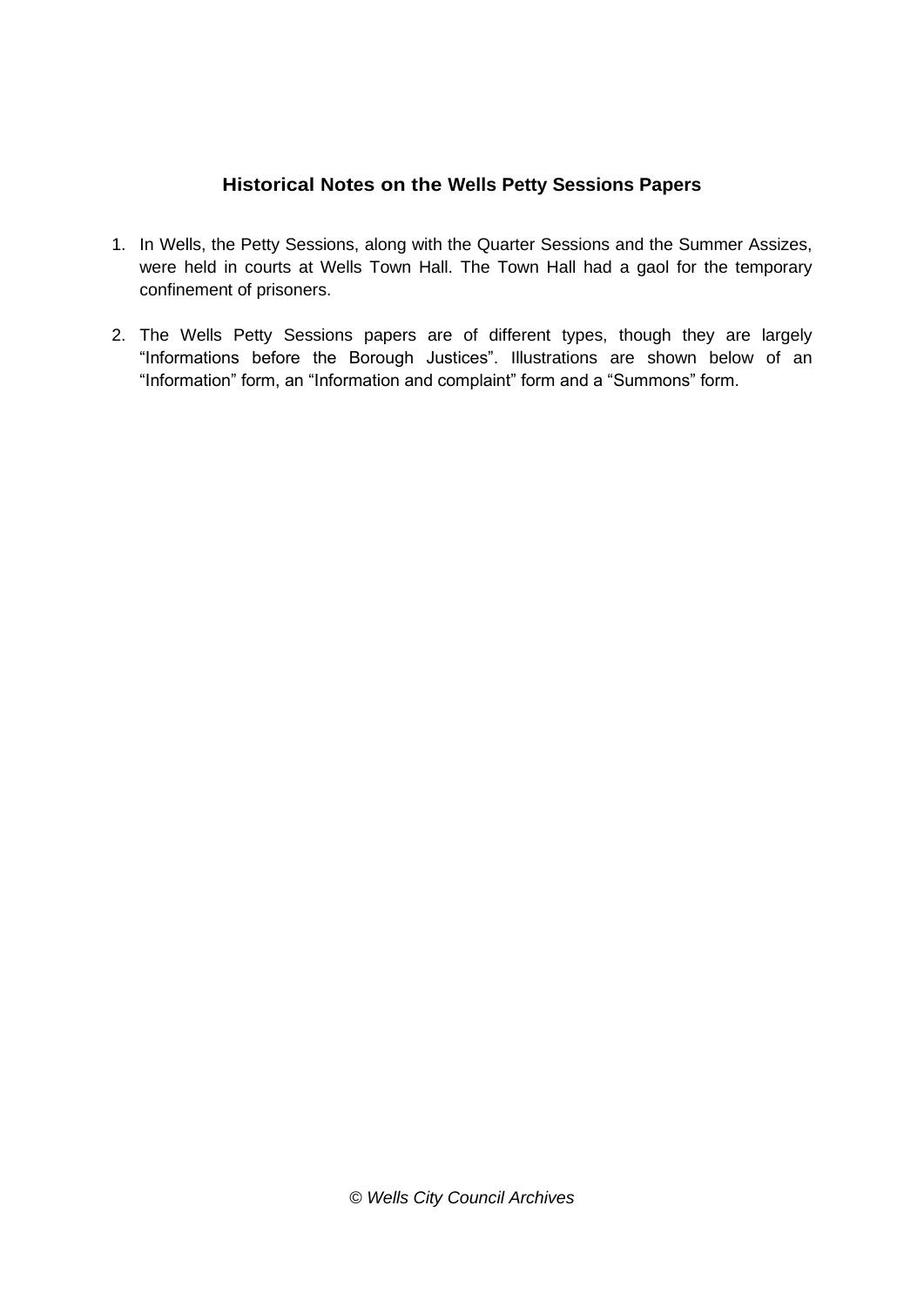City and Borough of Tells, The Information of County of Somerset. Charles Bong Saige 4 Delice taken upon  $\overbrace{\mathcal{L}i}$  Oath, before me the undersigned, one of Her Majosty's Justices of the Peace for the said City and Borough, this  $\overbrace{\mathcal{L}$  day of  $\mathcal{L}$  day  $\overline{\mathcal{L}}$ Who on his Oath saith as follows Goason duty in It. John Street last chonoar flemoon, the 15th noticent. Is and Trevenick Bell derving a Horse drawing a Cart up 4 pour Conthover with South Street - He drove the horse puriously, and it was dangerous for passengers in the Street in consequence Ball's Drivinghe. 100 Taken and Swarn before me

An example of an Information form. *© Wells City Archives, WCC/3296/1866/33*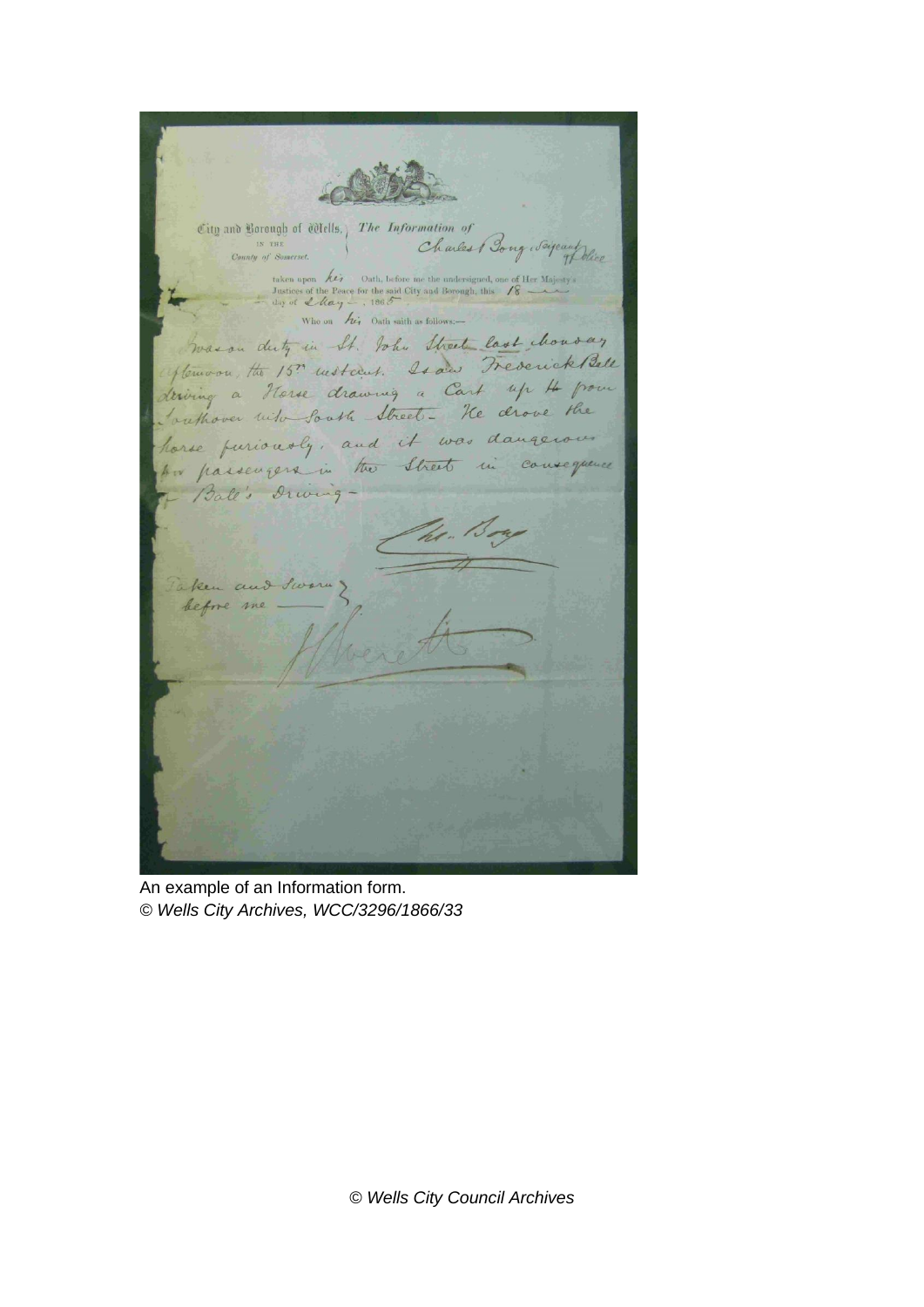City and Borough ) THE INFORMATION and COMPLAINT of Keny Phelps, Toymaker of celells in the County of Homerset. made and exhibited before me the undersigned, one of Her Majesty's Justices of the Peace in and for the said City and Borough, this  $22n^2$  day of *Chris* 1865<br>upon  $h\mathcal{L}$  Oath, duly administered to  $h\mathcal{L}$  , and who upon h co' Oath saith that George Francis, Haulier did within Three Calendar months last past, and on the D/she day of april St. Cuttleet in the said City and Borough, unlawfully assault the said Complainant, and did then and there Strike him several time with his fish ~ against the Peace of our said Lady the Queen, and contrary to the form of the Statute in that case made and provided. Taken and Sworn before me, Lewis Bhilly  $\mathbf{z}$ 

An example of an Information and Complaint form. *© Wells City Archives, WCC/3296/1866/17*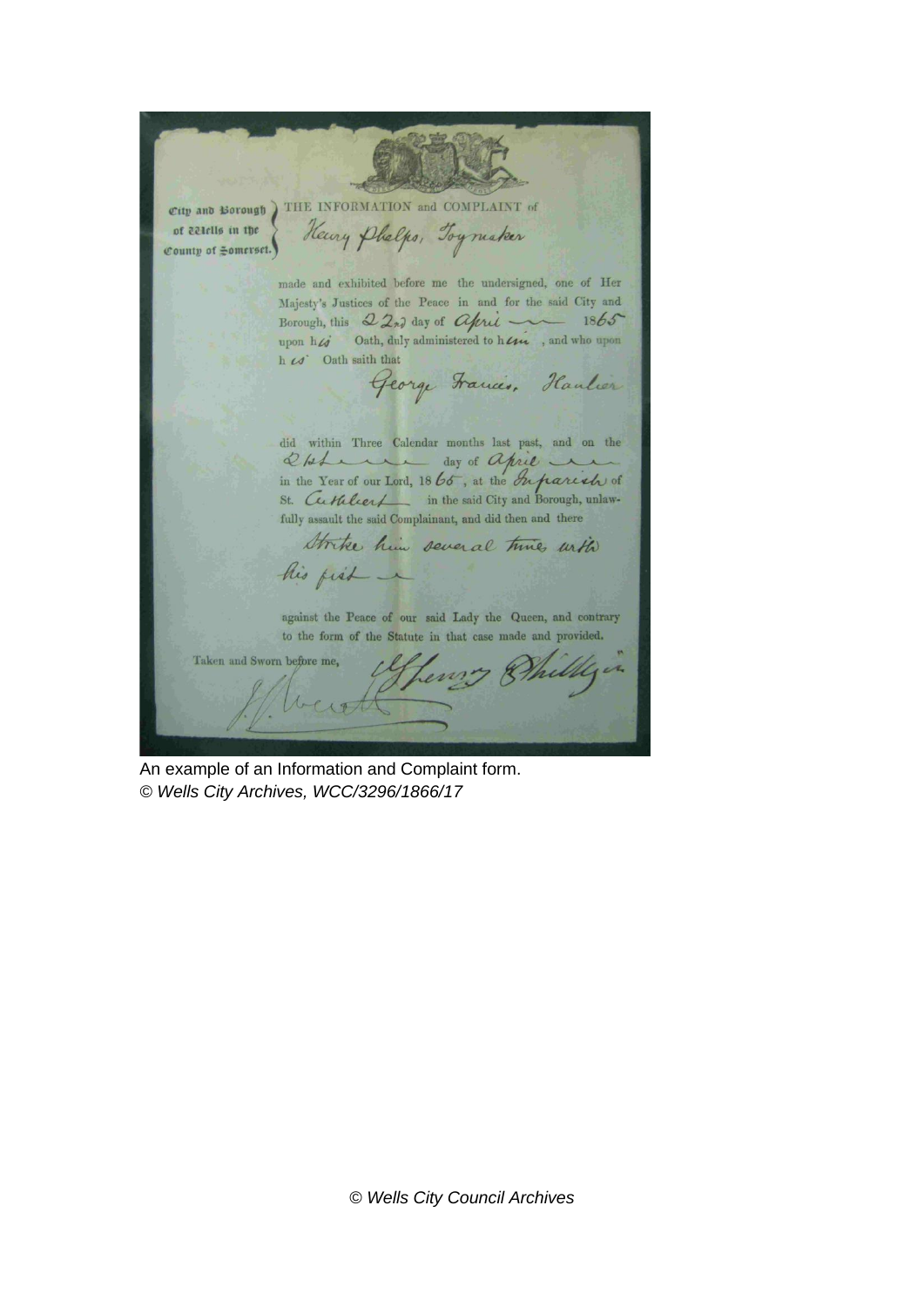To William Isukter Crandon City & Borough WHEREAS Complaint hath this day been made before the under one of Her Majesty's Justices of the Peace, in and for the said City and Borough of Wells, for that you the said Lorllian Crauclou OF WELLS. on Saturday the period day of april 1866 day of april 1865 UNTY OF SOMERSET. Borough, in a Certain Street there setuate, Called Touthouse, did use propaire or obsession to the contract of the state of the state of the state of the state of the line of the state of the state of the state of the state of the state of the state of the state of the sta ore such Justices of the Peace for the said City and Borough as may then be there, to answer to the said Complaint and to be further dealt with according to law. Given under my hand and seal this  $H$ (e) day of  $Q$  (e) beio 11 & 12 Vie. cap. 43, (A.) SUMMONS

An example of a Summons form. *© Wells City Archives, WCC/3296/1865/10*

3. These Petty Sessions papers can be divided into two main categories. Firstly, there are cases which were publicly prosecuted by constables, inspectors and officials because of behaviour which contravened laws and statutes. These include drunkenness, violence and 'traffic offences' (such as obstructing the highway, or riding/driving without proper control). There are also many cases about cruelty to animals, especially donkeys and horses. Finally, there are cases about breaking pub licence laws, or not giving correct weights or measures (especially with bakers, butchers and, again, publicans).

Secondly, there are private cases between individuals – often about violence, fights and quarrels. Sometimes these also include stealing and cruelty.

Assault appears to be the most frequent type of case that was brought to the Wells Petty Sessions during this period. Private prosecution for assault appears to be the norm. In assault cases, the victim appears to receive compensation in the form of the fine levied upon the guilty party.

The Wells Petty Sessions dealt with a large range of types of case. If you wish to see a complete list of the offences and accusations, open the document "List of Offences / Charges".

4. There appears to have been a basic fee of 4/6d for an individual to bring a prosecution.